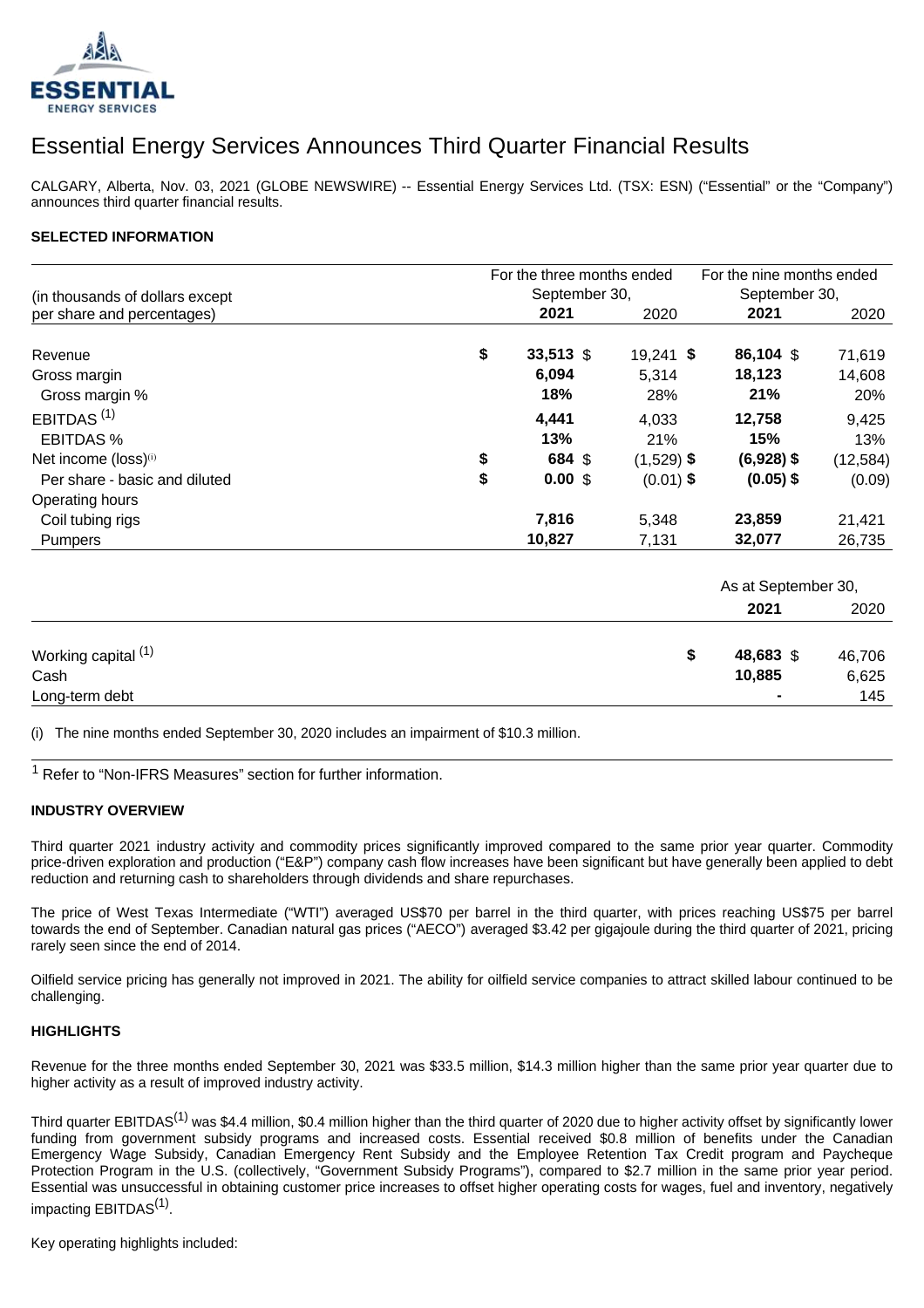- Essential Coil Well Service ("ECWS") third quarter revenue was \$14.9 million, \$5.0 million higher than the same prior year period as a result of improved industry activity. However, increased operating costs and lower funding from Government Subsidy Programs in the third quarter reduced gross margin to \$1.9 million, compared to \$3.4 million in the same prior year period.
- Tryton third quarter revenue was \$18.6 million, \$9.3 million higher than the same prior year period and the highest quarterly revenue achieved since early 2019. Multi-Stage Fracturing System ("MSFS®") and conventional tool activity improved significantly compared to the third quarter of 2020 as customers increased spending on completion, production and abandonment activities. Tryton recorded gross margin of \$4.1 million, \$1.7 million higher than the prior year period due to significantly higher activity, offset by lower funding from Government Subsidy Programs.

During the third quarter 2021, the Federal Court of Canada (the "Court") released its decision regarding Essential's motion for post-trial cost recovery in connection with the Packers Plus Energy Services Inc. patent litigation (the "Patent Litigation"). The Court awarded Essential \$0.4 million, which has now been collected. All matters related to the Patent Litigation have now been concluded.

For the nine months ended September 30, 2021, Essential reported revenue of \$86.1 million, \$14.5 million higher than the same prior year period. For the nine months ended September 30, 2021, EBITDAS<sup>(1)</sup> was \$12.8 million, \$3.3 million higher than the prior year due to improved industry activity, offset by \$2.8 million less from Government Subsidy Programs and increased costs.

#### Cash and Working Capital

At September 30, 2021, Essential continued to be in a strong financial position with cash of \$10.9 million and working capital**(1)** of \$48.7 million. On November 3, 2021 Essential had \$6.4 million of cash.

## **RESULTS OF OPERATIONS**

## **Segment Results – Essential Coil Well Service**

|                                                                     |    | For the three months ended<br>September 30, |  |                   |  | For the nine months ended<br>September 30, |               |  |
|---------------------------------------------------------------------|----|---------------------------------------------|--|-------------------|--|--------------------------------------------|---------------|--|
| (in thousands of dollars, except percentages, hours and fleet data) |    | 2021                                        |  |                   |  | 2021                                       | 2020          |  |
| Revenue                                                             | \$ | 14,908 \$                                   |  | $9,909$ \$        |  | 44,119 \$                                  | 40,564        |  |
| Operating expenses                                                  |    | 13,026                                      |  | 6,505             |  | 35,201                                     | 29,849        |  |
| Gross margin<br>Gross margin %                                      | \$ | 1,882 \$<br>13%                             |  | $3,404$ \$<br>34% |  | 8,918 \$<br>20%                            | 10,715<br>26% |  |
| <b>Operating hours</b>                                              |    |                                             |  |                   |  |                                            |               |  |
| Coil tubing rigs                                                    |    | 7,816                                       |  | 5,348             |  | 23,859                                     | 21,421        |  |
| Pumpers                                                             |    | 10,827                                      |  | 7,131             |  | 32,077                                     | 26,735        |  |
| Active equipment fleet (i)                                          |    |                                             |  |                   |  |                                            |               |  |
| Coil tubing rigs                                                    |    | 12                                          |  | 10                |  | 12                                         | 10            |  |
| Fluid pumpers                                                       |    | 9                                           |  | 9                 |  | 9                                          | 9             |  |
| Nitrogen pumpers                                                    |    | $\overline{\mathbf{4}}$                     |  | 4                 |  | 4                                          | 4             |  |
| Total equipment fleet <sup>(i) (ii)</sup>                           |    |                                             |  |                   |  |                                            |               |  |
| Coil tubing rigs                                                    |    | 25                                          |  | 29                |  | 25                                         | 29            |  |
| Fluid pumpers                                                       |    | 13                                          |  | 19                |  | 13                                         | 19            |  |
| Nitrogen pumpers                                                    |    | 6                                           |  | 8                 |  | 6                                          | 8             |  |

(i) Fleet data represents the number of units at the end of the period. Crewed equipment is less than active equipment.

(ii) Total equipment fleet was reduced in the third quarter of 2021 for shallow coil tubing rigs and lower capacity pumpers which are no longer expected to be reactivated.

ECWS revenue for the third quarter of 2021 was \$14.9 million, an increase of \$5.0 million compared to the same prior year period due to higher activity as a result of improved industry activity. Revenue per operating hour was consistent with the prior year as customer pricing continued to be very competitive. On a sequential basis, revenue per operating hour remained unchanged when compared to the second quarter of 2021.

Gross margin for the third quarter of 2021 was \$1.9 million, \$1.5 million lower than the same prior year period due to \$1.2 million reduced funding from Government Subsidy Programs and higher operating costs related to wages, fuel and inventory. Gross margin was further compressed as ECWS was unsuccessful in obtaining customer price increases to offset higher operating costs. In the third quarter of 2021, ECWS incurred \$0.6 million of non-recurring operating costs. As a result, third quarter 2021 gross margin percentage was 13%, below the 34% in the same prior year period.

On a year-to-date basis, ECWS revenue was \$44.1 million, \$3.6 million higher than the same prior year period. Operating hours increased 16%, ahead of the 7% increase in industry well completions. Gross margin was \$8.9 million, \$1.8 million lower than the comparative prior year period mainly due to reduced funding received under Government Subsidy Programs and higher operating costs in the current year.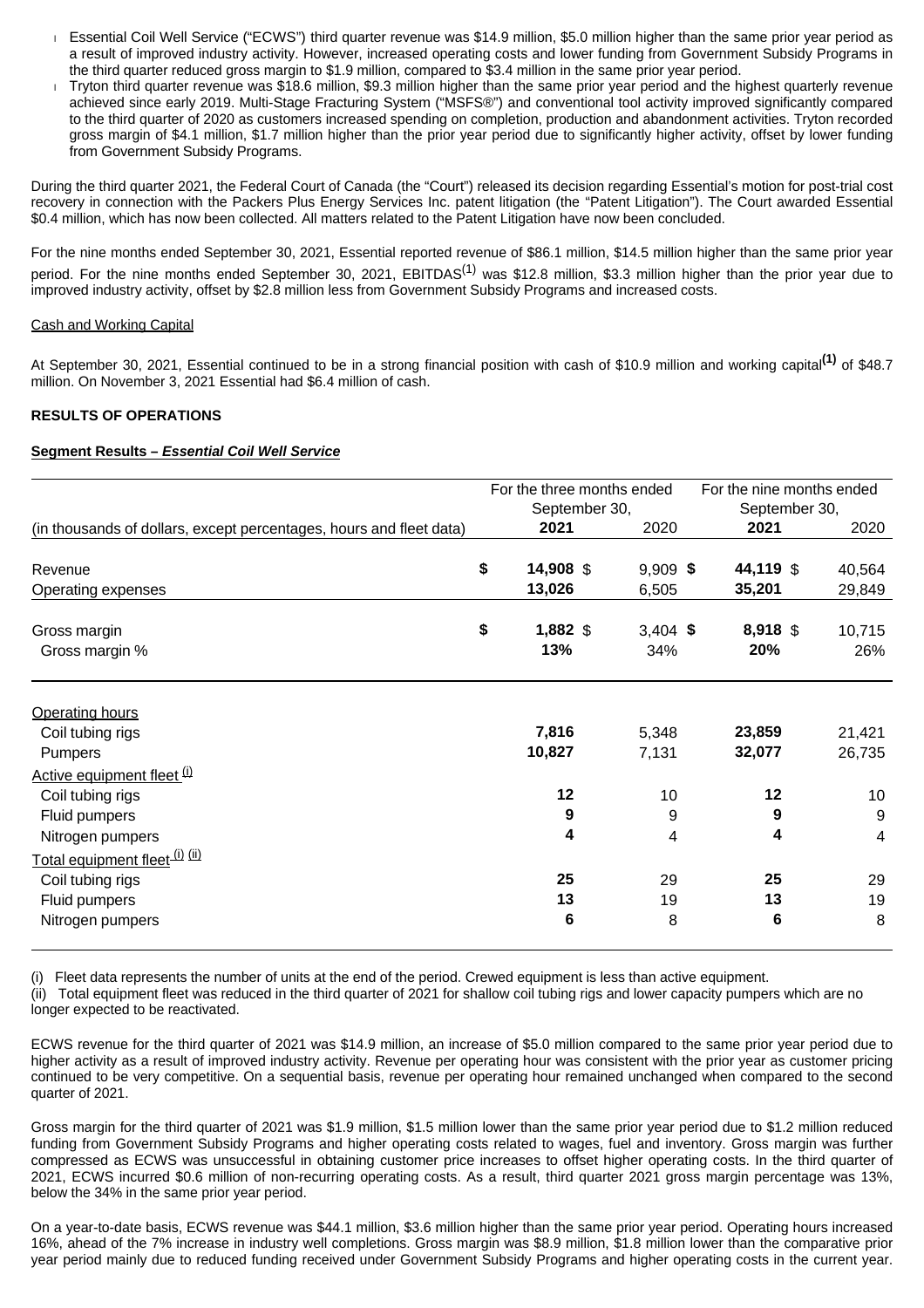Gross margin percentage was 20% in the current year, compared to 26% in the comparative prior year period.

## **Segment Results – Tryton**

| (in thousands of dollars, except percentages)                                                        | For the three months ended | For the nine months ended<br>September 30, |                   |              |
|------------------------------------------------------------------------------------------------------|----------------------------|--------------------------------------------|-------------------|--------------|
|                                                                                                      | September 30,              |                                            |                   |              |
|                                                                                                      | 2021                       | 2020                                       | 2021              | 2020         |
| Revenue                                                                                              | \$<br>18,605 \$            | $9,332$ \$                                 | 41,985 \$         | 31,055       |
| Operating expenses                                                                                   | 14,509                     | 6,943                                      | 32,499            | 26,002       |
| Gross margin<br>Gross margin %                                                                       | \$<br>4,096 \$<br>22%      | $2,389$ \$<br>26%                          | $9,486$ \$<br>23% | 5,053<br>16% |
| Tryton revenue - % of revenue<br>Tryton MSFS <sup>®</sup><br><b>Conventional Tools &amp; Rentals</b> | 39%<br>61%                 | 40%<br>60%                                 | 31%<br>69%        | 36%<br>64%   |

Third quarter 2021 Tryton revenue was \$18.6 million, an increase of \$9.3 million compared to the same prior year period, and the highest quarterly revenue achieved since early 2019. Tryton saw a significant increase in MSFS® and conventional tool activity as customers increased spending on completion, production and abandonment activities in response to stronger industry conditions. Canadian conventional tool activity also continued to benefit in the current quarter from the federally funded site rehabilitation programs.

Gross margin for the third quarter of 2021 was \$4.1 million, \$1.7 million higher than the prior year period due to a significant increase in activity offset by \$0.5 million lower funding from Government Subsidy Programs. Gross margin was negatively impacted by competitive pricing as Essential was unsuccessful in obtaining customer price increases to offset higher operating costs with respect to wages, fuel and inventory. Third quarter 2021 gross margin percentage was 22%, compared to 26% in the same prior year period.

On a year-to-date basis, Tryton revenue was \$42.0 million, \$10.9 million higher than the nine months ended September 30, 2020 due to increased activity in the current year. Significantly higher activity resulted in an increase in gross margin in the current year. As a percentage of revenue, gross margin improved to 23%, compared to 16% in the same prior year period as fixed costs were spread over a larger revenue base.

## **Equipment Expenditures**

| (in thousands of dollars)                 |               | For the three months ended | For the nine months ended |               |         |
|-------------------------------------------|---------------|----------------------------|---------------------------|---------------|---------|
|                                           | September 30, |                            |                           | September 30, |         |
|                                           |               | 2021                       | 2020                      | 2021          | 2020    |
| <b>ECWS</b>                               | \$            | $1,086$ \$                 | 191S                      | 4,245 $$$     | 1.001   |
| Tryton                                    |               | 761                        | 27                        | 1,052         | 605     |
| Corporate                                 |               | 48                         | 19                        | 62            | 49      |
| Total equipment expenditures              |               | 1.895                      | 237                       | 5,359         | 1,655   |
| Less proceeds on disposal of equipment    |               | (506) \$                   | (723) \$                  | $(1,092)$ \$  | (2,034) |
| Net equipment expenditures (proceeds) (1) |               | 1,389 \$                   | (486) \$                  | 4,267 \$      | (379)   |

Essential classifies its equipment expenditures as growth capital<sup>(1)</sup> and maintenance capital<sup>(1)</sup>:

| (in thousands of dollars)    |   | For the three months ended | For the nine months ended |          |               |  |
|------------------------------|---|----------------------------|---------------------------|----------|---------------|--|
|                              |   | September 30,              |                           |          | September 30, |  |
|                              |   | 2021                       | 2020                      | 2021     | 2020          |  |
| Growth capital (1)           | S | 843 \$                     | - \$                      | 2,837 \$ |               |  |
| Maintenance capital (1)      |   | 1,052                      | 237                       | 2.522    | 1,655         |  |
| Total equipment expenditures |   | 1,895 $$$                  | 237 \$                    | 5,359 \$ | 1,655         |  |

For the nine months ended September 30, 2021, Essential's growth capital spending primarily related to the acquisition and refurbishment of two quintuplex fluid pumpers in ECWS and the purchase of speciality drill pipe in Tryton. One quintuplex fluid pumper went into service early in the fourth quarter and the second quintuplex fluid pumper is expected to go into service by the end of the fourth quarter.

Essential's 2021 capital forecast has increased from \$5.4 million to \$7.4 million. The \$2.0 million increase relates to the purchase of speciality drill pipe in Tryton and incremental maintenance capital. The 2021 capital forecast is expected to be funded with cash and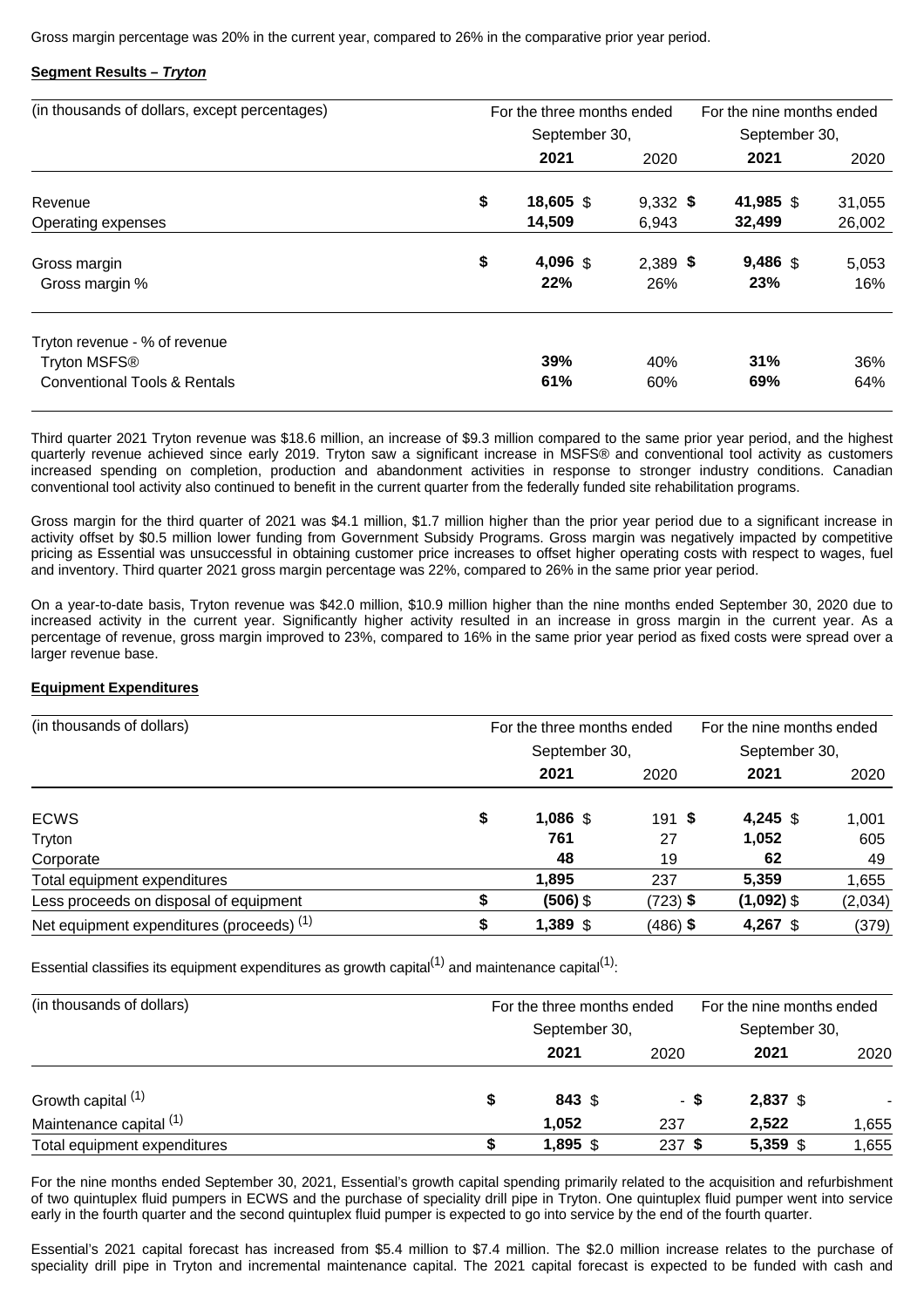#### **OUTLOOK**

The price of WTI and AECO continued to exhibit strength in the third quarter and the forward curve for each are encouraging. However, continuing with the theme established earlier in the year, although commodity price-driven E&P company cash flow increases have been significant, surplus cash flow has generally been applied to debt reduction and returning cash to shareholders through dividends and share repurchases. This is expected to continue in the foreseeable future. The industry E&P capital reinvestment ratio in Canada (capital spending as a percentage of cash flow) is anticipated to be much lower in 2021 than the past ten years.

Looking into 2022, industry analysts are generally projecting that E&P companies' spending in the Western Canadian Sedimentary Basin will be higher than 2021. Generally, however, E&P companies are less focused on production growth than they have been in previous years. Strong commodity prices and the constant degradation effect of well declines is still expected to drive an increase in spending on well drilling and completions. WTI and AECO prices have recently been trading at their highest levels since 2014.

E&P companies have been reluctant to support improved pricing for oilfield services as E&P companies seek to maximize financial performance by controlling costs. Current oilfield service pricing is, however, insufficient to generate appropriate returns.

Inflation and cost increases for wages, fuel and inventory are increasing Essential's cost structure. Given recent cost inflation, current pricing is also insufficient to support the expansion of crews and activation of additional equipment for oilfield services that may be required to meet growing E&P wellsite activity. Retaining and attracting personnel to the oilfield services sector is a challenge in today's market. Essential is striving to recruit and retain employees in a very tight labor market. In a recovering oil and natural gas market, small and specialized service fleets, including the deep coil tubing industry fleet in western Canada where Essential is a leading service provider, could quickly see service demand outpace supply under these challenging pricing conditions.

ECWS has the industry's largest active and total deep coil tubing fleet. This includes ECWS's eight coil tubing rigs with capacity greater than 6,500 meters, which the Company estimates is more than one third of the Canadian industry fleet for this specialized completions equipment. With the addition of two quintuplex fluid pumpers by the end of 2021, ECWS's active fleet will include 12 coil tubing rigs and 11 fluid pumpers. ECWS is not crewing this entire active fleet. Maintenance of an active fleet above what is currently crewed allows customers to have access to preferred, efficient equipment for differing completion techniques and formation/well pad needs.

Management is pleased to see demand improve for Tryton's MSFS® completion products, primarily its Ball & Seat and Composite Bridge Plug products used for horizontal well completions. Canadian abandonment and restoration activity related to the site rehabilitation programs continued to contribute to Tryton's success in the third quarter but is expected to become less significant to Tryton in 2022 as customers redirect their well reclamation spending to activities that are outside of Tryton's service offerings.

Essential is well-positioned to benefit from the anticipated service-industry recovery cycle. Essential's strengths include its well-trained workforce, industry leading coil tubing fleet, value-adding downhole tool technologies and sound financial footing. As industry activity improves, Essential will focus on meeting the growing demands of its key customers, implementing environmental, social and governance ("ESG") initiatives, maintaining its strong financial position and developing its cash flow generating businesses. On November 3, 2021, cash was \$6.4 million. Essential's ongoing cash positive position is a strategic advantage as the industry transitions into a period of expected growth.

The Management's Discussion and Analysis and Financial Statements for the third quarter ended September 30, 2021 are available on Essential's website at [www.essentialenergy.ca](http://www.essentialenergy.ca/) and on SEDAR at [www.sedar.com](http://www.sedar.com/).

## **(1)Non-IFRS Measures**

Throughout this news release, certain terms that are not specifically defined under International Financial Reporting Standards ("IFRS") are used to analyze Essential's operations. In addition to the primary measures of net income (loss) and net income (loss) per share in accordance with IFRS, Essential believes that certain measures not recognized under IFRS assist both Essential and the reader in assessing performance and understanding Essential's results. Each of these measures provides the reader with additional insight into Essential's ability to fund principal debt repayments and capital programs. As a result, the method of calculation may not be comparable with other companies. These measures should not be considered alternatives to net income (loss) and net income (loss) per share as calculated in accordance with IFRS.

EBITDAS – EBITDAS is earnings before finance costs, income taxes, depreciation, amortization, transaction costs, losses or gains on disposal, write-down of assets, impairment loss, foreign exchange gains or losses, and share-based compensation, which includes both equity-settled and cash-settled transactions. These adjustments are relevant as they provide another measure which is considered an indicator of Essential's results from its principal business activities.

Growth capital – Growth capital is capital spending which is intended to result in incremental revenue.

Maintenance capital – Maintenance capital is capital spending that is incurred in order to refurbish, replace or extend the life of existing equipment.

Net equipment expenditures – This measure is equipment expenditures less proceeds on the disposal of equipment. Essential uses net equipment expenditures to describe net cash outflows related to managing Essential's property and equipment.

Working capital – Working capital is calculated as current assets less current liabilities.

**ESSENTIAL ENERGY SERVICES LTD. CONSOLIDATED INTERIM STATEMENTS OF FINANCIAL POSITION (Unaudited)**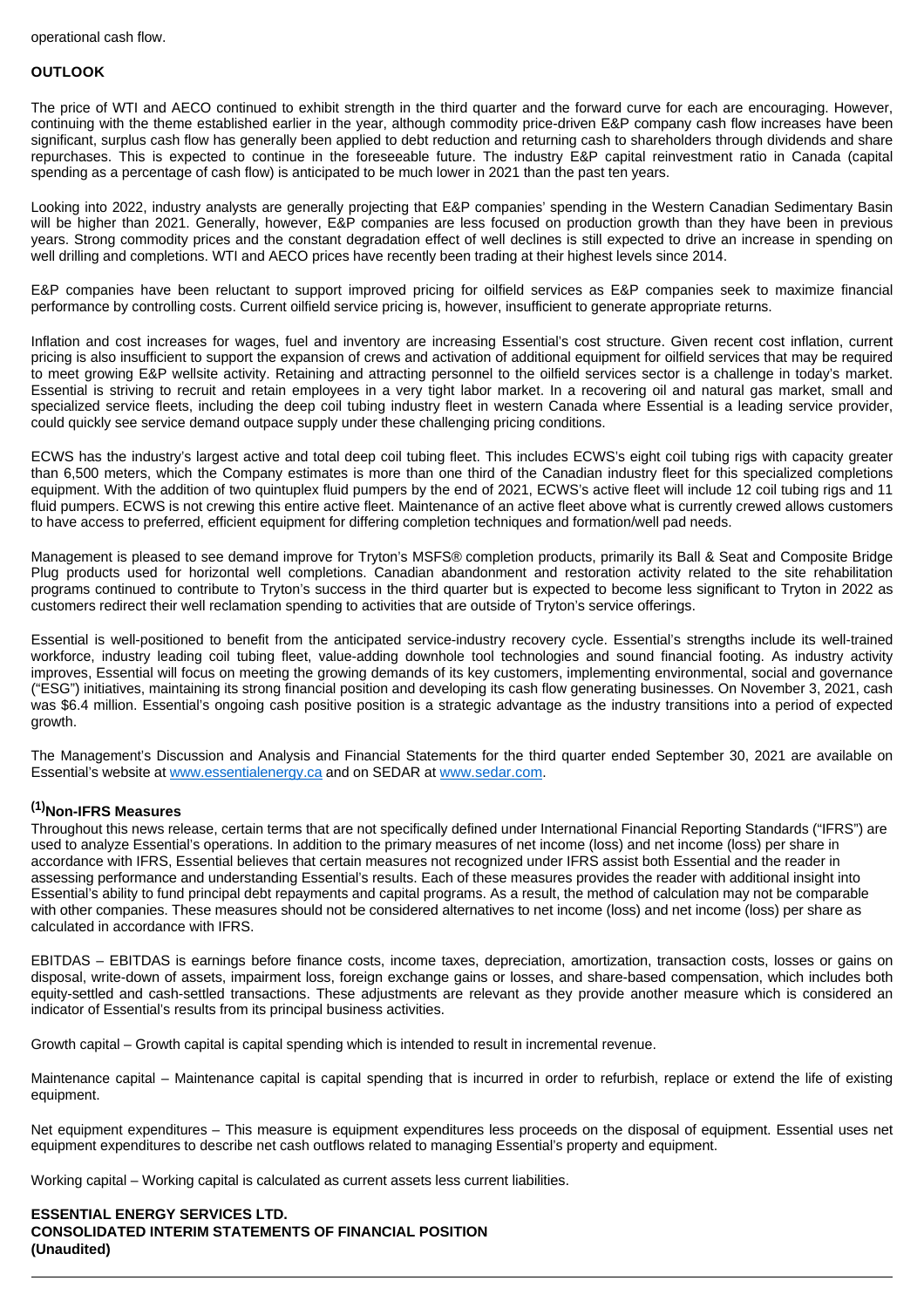|                                     | As at<br>September 30, | As at<br>December 31, |
|-------------------------------------|------------------------|-----------------------|
| (in thousands of dollars)           | 2021                   | 2020                  |
| <b>Assets</b>                       |                        |                       |
| Current                             |                        |                       |
| Cash                                | \$<br>10,885 \$        | 6,082                 |
| Trade and other accounts receivable | 26,395                 | 22,026                |
| Inventory                           | 30,789                 | 32,157                |
| Prepayments and deposits            | 2,281                  | 1,625                 |
|                                     | 70,350                 | 61,890                |
| Non-current                         |                        |                       |
| Property and equipment              | 82,769                 | 89,460                |
| Right-of-use lease asset            | 9,675                  | 8,513                 |
|                                     | 92,444                 | 97,973                |
| <b>Total assets</b>                 | \$<br>162,794 \$       | 159,863               |
| <b>Liabilities</b>                  |                        |                       |
| Current                             |                        |                       |
| Trade and other accounts payable    | \$<br>14,931 \$        | 8,905                 |
| Share-based compensation            | 2,000                  | 1,369                 |
| Income taxes payable                |                        | 25                    |
| Current portion of lease liability  | 4,736                  | 4,089                 |
|                                     | 21,667                 | 14,388                |
| Non-current                         |                        |                       |
| Share-based compensation            | 5,998                  | 3,443                 |
| Long-term debt                      |                        | 53                    |
| Long-term lease liability           | 7,865                  | 7,801                 |
|                                     | 13,863                 | 11,297                |
| <b>Total liabilities</b>            | 35,530                 | 25,685                |
| <b>Equity</b>                       |                        |                       |
| Share capital                       | 272,732                | 272,732               |
| <b>Deficit</b>                      | (152, 138)             | (145, 210)            |
| Other reserves                      | 6,670                  | 6,656                 |
| <b>Total equity</b>                 | 127,264                | 134,178               |
| Total liabilities and equity        | \$<br>162,794 \$       | 159,863               |

## **ESSENTIAL ENERGY SERVICES LTD.**

**CONSOLIDATED INTERIM STATEMENTS OF NET INCOME (LOSS) AND COMPREHENSIVE INCOME (LOSS) (Unaudited)**

|                                                     | For the three months ended<br>September 30, |           |             | For the nine months ended<br>September 30, |           |  |
|-----------------------------------------------------|---------------------------------------------|-----------|-------------|--------------------------------------------|-----------|--|
|                                                     |                                             |           |             |                                            |           |  |
| (in thousands of dollars, except per share amounts) |                                             | 2021      | 2020        | 2021                                       | 2020      |  |
| Revenue                                             | \$                                          | 33,513 \$ | $19,241$ \$ | 86,104 \$                                  | 71,619    |  |
| Operating expenses                                  |                                             | 27,419    | 13,927      | 67,981                                     | 57,011    |  |
| Gross margin                                        |                                             | 6,094     | 5,314       | 18,123                                     | 14,608    |  |
| General and administrative expenses                 |                                             | 1,653     | 1,281       | 5,365                                      | 5,183     |  |
| Depreciation and amortization                       |                                             | 4,345     | 4,845       | 13,606                                     | 14,412    |  |
| Share-based compensation (recovery) expense         |                                             | (604)     | 636         | 5,346                                      | (429)     |  |
| Impairment loss                                     |                                             |           |             |                                            | 10,293    |  |
| Other (income) expense                              |                                             | (230)     | 267         | 30                                         | (804)     |  |
| Operating income (loss)                             |                                             | 930       | (1,715)     | (6, 224)                                   | (14, 047) |  |
| Finance costs                                       |                                             | 246       | 310         | 701                                        | 1,158     |  |
| Income (loss) before taxes                          |                                             | 684       | (2,025)     | (6, 925)                                   | (15, 205) |  |
| Current income tax expense                          |                                             |           | 1           | 3                                          | 3         |  |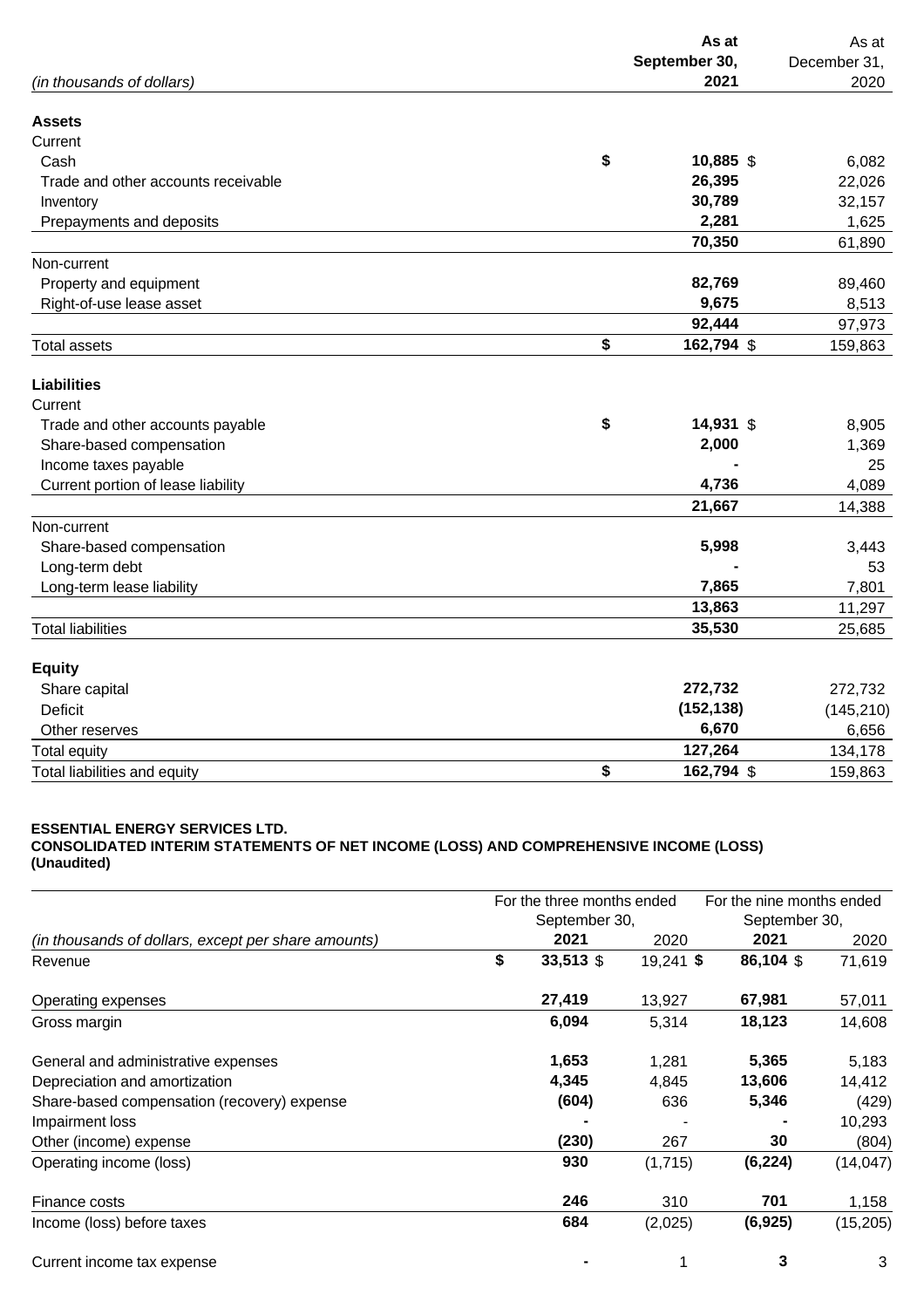| $\blacksquare$     | (497)         | $\blacksquare$ | (2,624)   |
|--------------------|---------------|----------------|-----------|
|                    | (496)         | 3              | (2,621)   |
| 684                | (1,529)       | (6,928)        | (12, 584) |
| (137)              | 114           |                | 57        |
| 547 \$             | $(1, 415)$ \$ | $(6,921)$ \$   | (12, 527) |
| $0.00 \text{ }$ \$ | $(0.01)$ \$   | $(0.05)$ \$    | (0.09)    |
| $0.00 \text{ }$ \$ | $(0.01)$ \$   | $(0.05)$ \$    | (0.09)    |
|                    |               |                |           |

#### **ESSENTIAL ENERGY SERVICES LTD. CONSOLIDATED INTERIM STATEMENTS OF CASH FLOWS (Unaudited)**

|                                                                        |    | For the nine months ended |           |  |
|------------------------------------------------------------------------|----|---------------------------|-----------|--|
|                                                                        |    | September 30,             |           |  |
| (in thousands of dollars)                                              |    | 2021                      | 2020      |  |
| <b>Operating Activities:</b>                                           |    |                           |           |  |
| Net loss                                                               | \$ | $(6,928)$ \$              | (12, 584) |  |
| Non-cash adjustments to reconcile net loss to operating cash flow:     |    |                           |           |  |
| Depreciation and amortization                                          |    | 13,606                    | 14,412    |  |
| Deferred income tax recovery                                           |    |                           | (2,624)   |  |
| Share-based compensation                                               |    | 7                         | 17        |  |
| (Recovery) provision for impairment of trade receivable                |    | (525)                     | 700       |  |
| Finance costs                                                          |    | 701                       | 1,158     |  |
| Impairment loss                                                        |    |                           | 10,293    |  |
| Loss (gain) on disposal of assets                                      |    | 76                        | (317)     |  |
| Funds flow                                                             |    | 6,937                     | 11,055    |  |
| Changes in non-cash operating working capital:                         |    |                           |           |  |
| Trade and other accounts receivable before provision                   |    | (3,830)                   | 5,353     |  |
| Inventory                                                              |    | 1,279                     | 3,703     |  |
| Income taxes payable                                                   |    | (25)                      | (34)      |  |
| Prepayments and deposits                                               |    | (656)                     | (242)     |  |
| Trade and other accounts payable                                       |    | 5,570                     | (2, 285)  |  |
| Share-based compensation                                               |    | 3,186                     | (1,647)   |  |
| Net cash provided by operating activities                              |    | 12,461                    | 15,903    |  |
| <b>Investing Activities:</b>                                           |    |                           |           |  |
| Purchase of property, equipment and intangible assets                  |    | (5, 359)                  | (1,655)   |  |
| Non-cash investing working capital in trade and other accounts payable |    | 456                       | (261)     |  |
| Proceeds on disposal of equipment                                      |    | 1,092                     | 2,034     |  |
| Net cash (used in) provided by investing activities                    |    | (3,811)                   | 118       |  |
| <b>Financing Activities:</b>                                           |    |                           |           |  |
| Decrease in long-term debt                                             |    | (53)                      | (6, 433)  |  |
| Finance costs paid                                                     |    | (188)                     | (479)     |  |
| Payments of lease liability                                            |    | (3,600)                   | (3, 336)  |  |
| Net cash used in financing activities                                  |    | (3,841)                   | (10, 248) |  |
|                                                                        |    |                           |           |  |
| Foreign exchange (loss) gain on cash held in a foreign currency        |    | (6)                       | 6         |  |
| Net increase in cash                                                   |    | 4,803                     | 5,779     |  |
| Cash, beginning of period                                              |    | 6,082                     | 846       |  |
| Cash, end of period                                                    | \$ | 10,885 \$                 | 6,625     |  |